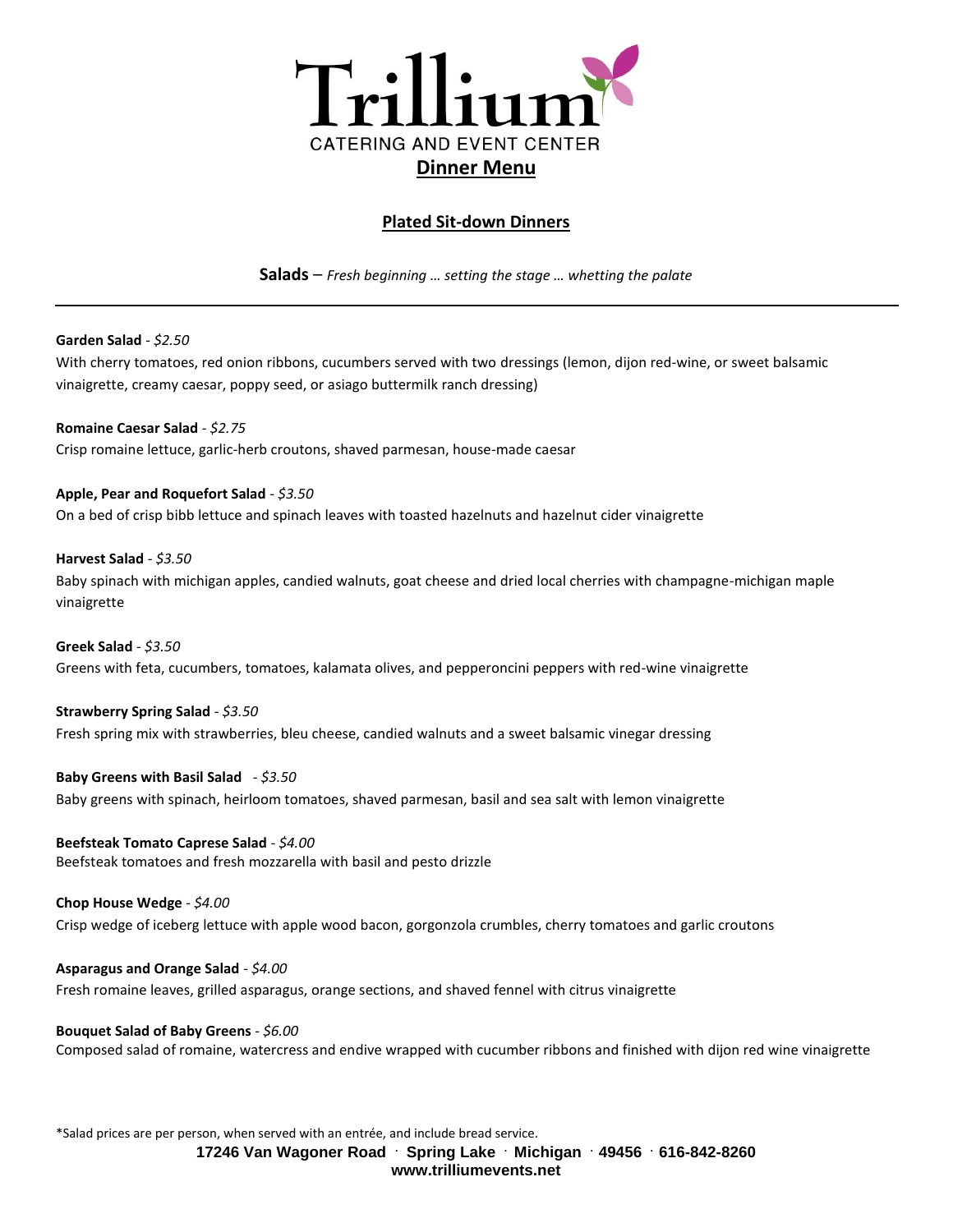# **Plated Sit-down Dinners (continued)**

**Entrée** - *The main event*

## **Beef**

**Beef Bourguignon** - *\$20.00* Burgundy wine braised beef with pearl onions and mushrooms on roasted garlic mash

**Beef Carbonade -** *\$20.00* Michigan ale braised beef with horseradish whipped potatoes, demi glaze and roasted mushrooms with green beans

**Bleu Cheese-Caramelized Onion Crusted Grilled Top Sirloin** - *\$21.00* Herb-roasted fingerling potatoes and green beans with almonds

**Port Wine Braised Beef Short Ribs** *- \$27.00* Creamy celery root potato mash and roasted root vegetables

**Prime Rib -** *\$27.00* Sea salt and herb crusted with roasted garlic mashed potatoes and baby carrots.

**New York Strip Steak with Brandied Mushrooms** - *\$27.00* Rosemary roasted fingerlings, roasted tomatoes and asparagus

**Grilled Filet Mignon** - *\$30.00* Potato and gorgonzola-gratin, grilled asparagus and cabernet jus

**Stuffed Beef Tenderloin** - *\$33.00* Goat cheese and prosciutto stuffed choice tenderloin with balsamic brown butter and herb whipped potatoes

# **Pork and Lamb**

**Herb-Roasted Pork Loin** - *\$19.00* Braised apples and cabbage with stone ground mustard cream sweet potato- gorgonzola gratin

**Asian Marinated Pork Tenderloin** - *\$21.00* Gingered basmati and tropical fruit salsa

**Stuffed Pork Loin -** *\$19.00* Gorgonzola, spinach and sundried tomatoes stuffed pork lion with roasted tri color potatoes and asparagus

**Herb-Crusted Center-Cut Double Pork Chop** - *\$22.00* Quinoa-cous cous pilaf with red peppers, lemon, mint and parsley and panko-crusted roasted tomatoes

**Lamb Shank -** *\$23.00* Red wine braised lamb shank with herb whipped potatoes and root vegetable and lamb rosemary jus

**Creswick Farms Lamb Porterhouse** - *\$27.00* Goat cheese and thyme whipped potatoes and roasted asparagus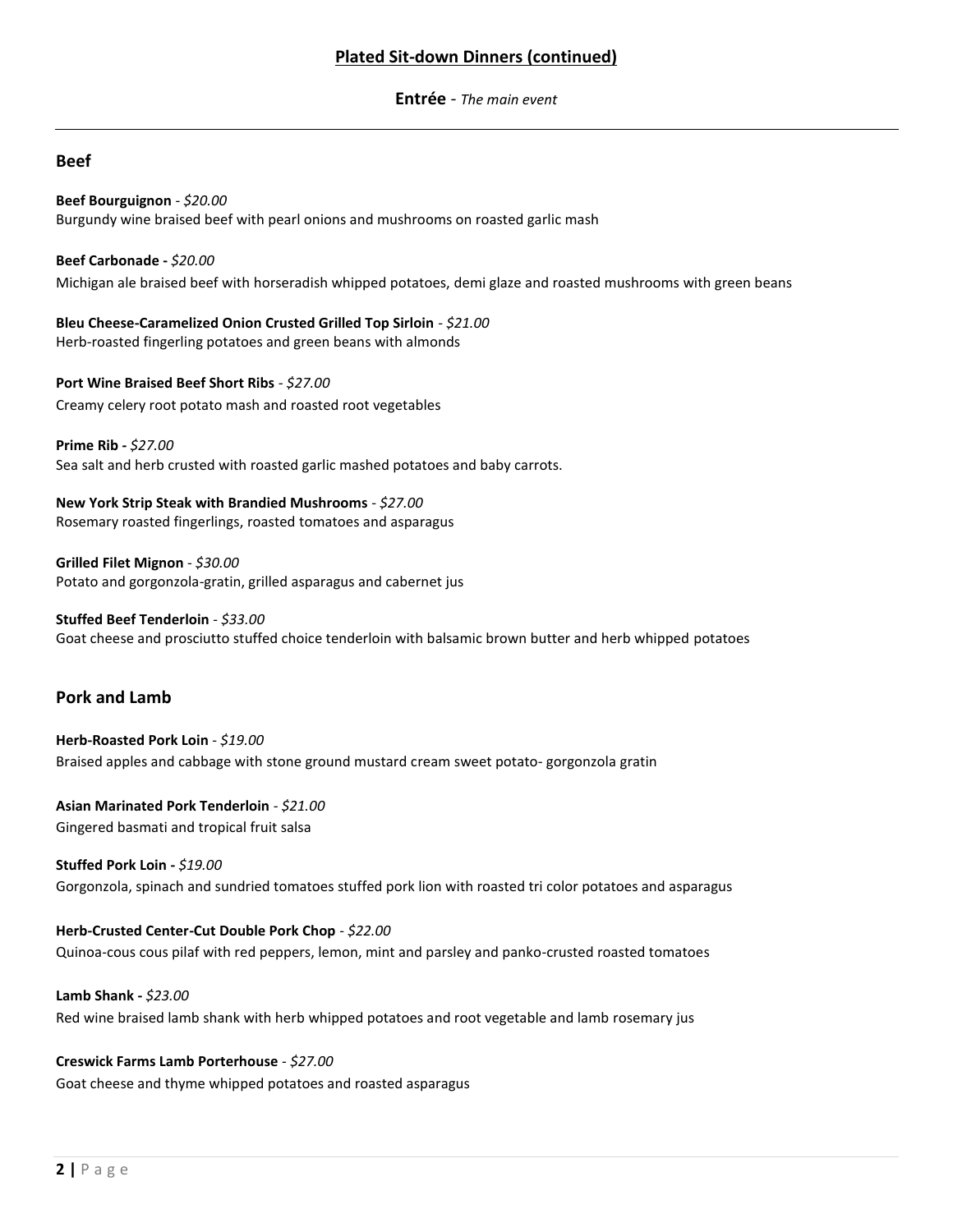# **Plated Sit-down Dinners (continued)**

## **Chicken and Poultry**

**Lemon Chicken Bruschetta** - *\$18.50* Parmegiano reggiano and fresh tomato bruschetta topped grilled breast with basil basmati pilaf and roasted red pepper vinaigrette

**Bourbon Barbecued Chicken** - *\$18.50* Buttermilk and chive mashed potatoes and peppered sweet corn

**Chipotle and Honey Glazed Chicken** - *\$18.50* Sweet corn polenta and green beans almandine

**Parmesan-Crusted Chicken Breast topped with Boursin** - *\$19.00* Mediterranean cous cous, ratatouille and roasted tomato sauce

**Chicken Caprese** - *\$19.50*

Pan-sautéed chicken breast topped with prosciutto, fresh mozzarella, roasted tomatoes and basil finished with lemon beurre blanc, parmesan risotto fritter and grilled asparagus

**Chicken Marsala** - *\$19.50*

Caramelized onion three grain pilaf with sautéed mushrooms, tomatoes and marsala crème

**Crispy Apple wood Bacon-Wrapped Chicken Breast** *- \$20.00* Yukon gold and caramelized onion hash with mustard-braised bitter winter greens

**Roasted Quail -** *\$25.00* Quail stuffed with herbs, goat cheese and figs served with balsamic jus, wild rice and asparagus

**Duck Two Ways -** *\$27.00* Grilled breast and braised leg with sweet corn polenta, mustard braised greens and red wine jus

## **Fish and Seafood**

**Sweet Soy Glazed Grilled Mahi-Mahi** *- \$24.00* Fragrant basmati with bok choy slaw and grilled pineapple salsa

**Ginger Sesame Salmon Filet** - *\$25.00* Toasted sesame almond rice, snow peas, sweet chili glaze

**Harrietta Hills Pan-Sautéed Trout** - *\$26.00* Yukon gold & caramelized onion hash with green beans

**Pecan-Crusted Walleye -** *\$27.00* Wild rice and mixed grain pilaf with dried cherries and herb butter, with roasted asparagus

**Coriander Sesame Crusted Tuna Steak with Ginger Miso Glaze** - *\$27.00*

Sticky rice with pickled cucumbers and sesame sugar snaps

**Pan-Seared Sea Bass** - *\$28.00*

Red pepper quinoa-cous cous and pine nut pesto salsa with ratatouille

#### **Lobster Tails – Market Price**

Two broiled South Atlantic lobster tails with boursin whipped potatoes and asparagus